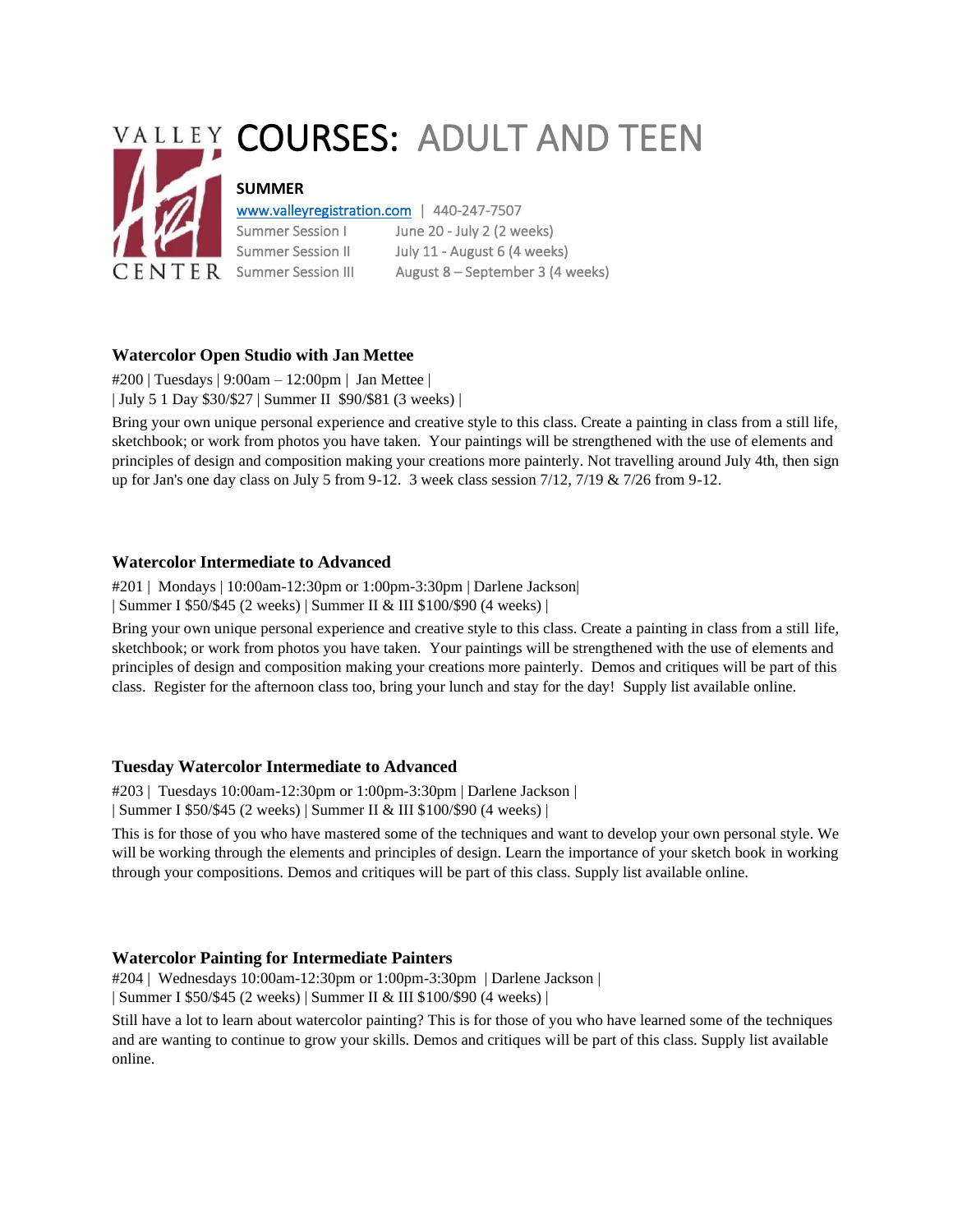#### **Landscape Painting with Rob Crombie**

#408 | Thursdays 6-8:30pm | Fridays 10-12:30pm | Rob Crombie |

| Summer I \$50/\$45 (2 weeks) | Summer III \$100/\$90 (4weeks) |

This adult class is designed to focus on landscape painting with the intention of keeping loose in style and technique while exploring the importance of composition, color and creativity. Bring 3-6 photos to review with Rob to create your own masterpiece. A list of suggested supplies is available online.

#### **Block Printing on Clay**

#586 | Mondays | 6:30pm-9:00pm | \$134/\$121 | Laura Ferrando |

This class combines hand-building techniques with printmaking. Come make original works of functional art with unique and interesting surfaces. Design and carve your own printing blocks to create relief and printed designs on clay. This class is appropriate for all experience levels.

#### **Summer Wheel Throwing**

#591 | Wednesdays | 6:30pm-9:00pm | \$168/\$150 | Laura Ferrando |

This class will provide you with four weeks of throwing and the opportunity to embellish your pots with stamping, carving, sgraffito, and underglaze. You will learn how to trim a foot and how to throw when trimming is not an option. We will reconvene after your pieces have been bisque fired for one final glazing session, date to be determined.

#### **ART Jewelry Design for BEGINNERS**

#628 | Saturdays | 9:30am-12:30pm | Kim Mettee |

| Summer I \$65/\$59 (2 weeks) | Summer II \$98/\$88 (3 weeks) | Summer III \$65/\$59 (2 weeks) |

This class is a great introduction to making your own jewelry. Learn basic design and technical skills to create unique and personalized adornments. Kim will help develop individual direction while also providing one-on-one attention to any student who requires extra guidance. Students are encouraged to utilize traditional components along with recycled objects such as buttons, hardware, old jewelry, and items from nature. Attendance at the first class is mandatory and a materials list will be provided at that time. Summer I starts 6/25. Summer II 7/9, 16 & 23, Summer III 8/20 & 27.

#### **ART Jewelry Design Open Studio**

#629 | Thursdays | 10:00am-2:00pm | Kim Mettee |

| Summer I \$77/\$69 (2 weeks) | Summer II \$154/\$139 (4 weeks) | Summer III \$116/\$104 (3 weeks) |

Are you a collector of beads, etc? Do your collections have collections? Thinking of downsizing and want to be creative in the process? This class is for you! Dig out your stash and bring it all to class. We can sort through your treasures and decide how to transform them into unique finished wearable jewelry. Bring your ideas, unfinished projects and loads of enthusiasm. Basic knowledge and understanding of design and fundamental technical skill is required. Students will be responsible for bringing the necessary tools and making supplies. Summer I starts June 23. Summer II starts July 7, Summer III starts August 18.